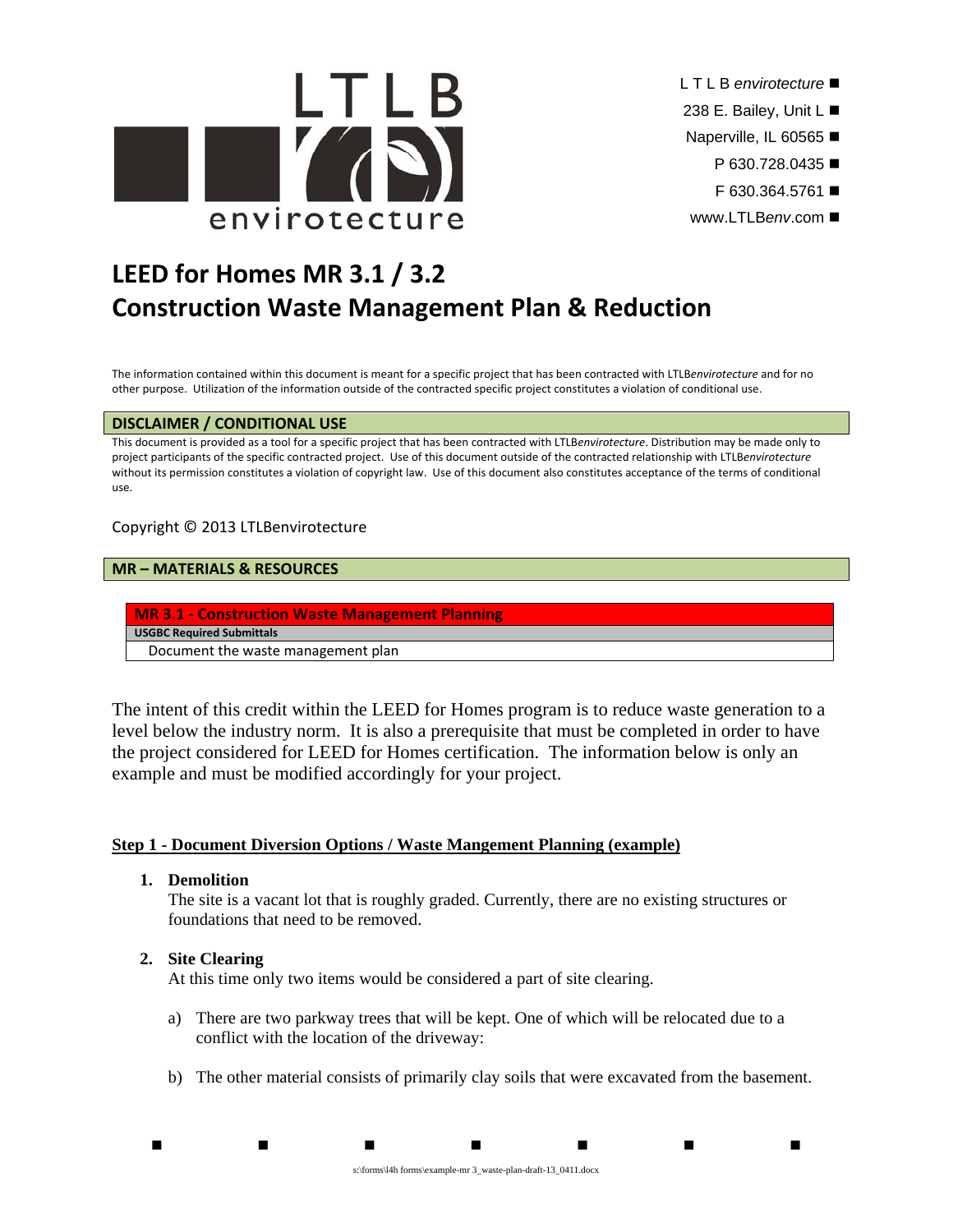The EPA considers dirt/earth as inert. (Table C – 1 of "*Characterization of Building-Related Construction and Demolition Debris In The United States*" June 1998).

. . . . . . . .

- Other things to consider is that typically a development of the size would not have been allowed to be constructed without proper environmental analysis. We currently do not have records of any EPA phase 1 study, but will pursue it at a later date. In the interim, it is relatively safe to assume then that the municipality would not have granted or would not grant permits within this development if it was environmentally encumbered.
- **For the LEED for Homes process, the documentation will consist of the hauling tickets and location along with the potential use.**

# **3. Construction Waste**

The potential waste generated by this project has been identified as:

Primary Inert Fractions

- Asphalt
- Brick
- Cinder block
- Concrete with rebar/wire mesh
- Concrete without steel reinforcing
- Masonite/slate
- Tile-ceramic
- Glass
- Dirt/earth

High Organic Based Fractions

- Corrugated shipping containers
- Insulation-treated cellulose
- Insulation-sheathing
- Pallets/spools/reels
- Pressboard/chipboard
- Plastic sheet film
- Plastic pipe
- Porcelain, including bathroom fixtures
- Metal-ferrous
- Metal-nonferrous
- Electrical wiring
- Insulation-fiberglass
- Plastic buckets/containers
- Roofing materials (e.g., roofing felt, asphalt shingles)
- Dimensional lumber & shapes (clean)
- Plywood, particleboard, oriented strandboard, etc.

 Rubber hosing/conduits Tires (some with wheels)

 Pressure treated wood Wood composites

Painted wood

Range of Composite Materials (may require special handling)

- Carpeting
- Carpet padding
- Gypsum wallboard (mainly gypsum with paper backing)
- Electrical fixtures (metal, light) tubes/bulbs, ballasts)
- Electrical switches

Options at this time are:

a) Working with the locally approved waste hauler to provide **multiple** recyclable material designated dumpsters. Final documentation to be a distributive percentage ticket indicating separation of recyclable items and non-recyclable items as a minimum.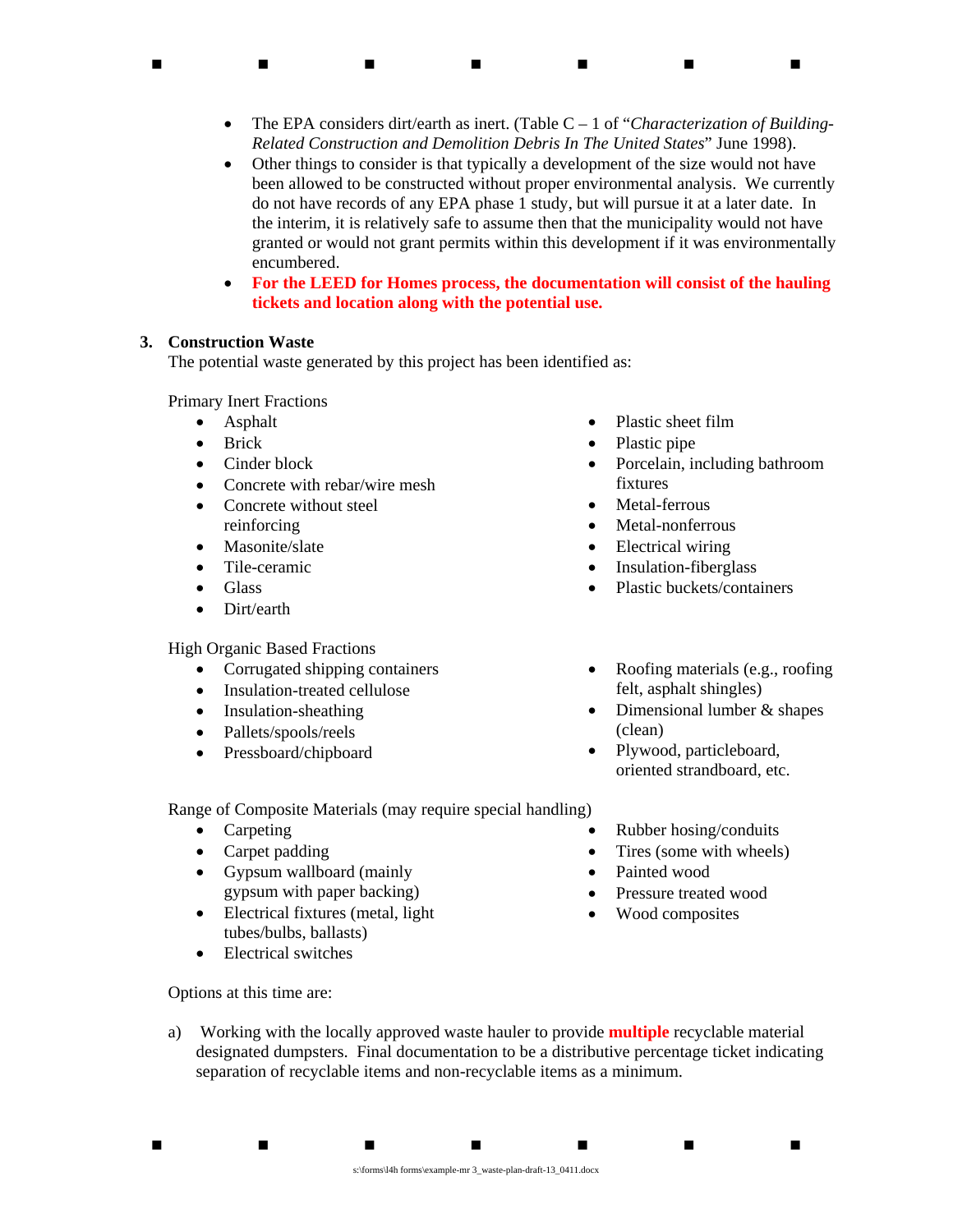b) Working with the locally approved waste hauler to provide a **single** dumpster that will be separated at a transfer station. Final documentation to be a distributive percentage ticket indicating separation of recyclable items and non-recyclable items as a minimum.

. . . . . . . .

Potential Contacts:

#### **Waste Management**

Office Address: 11601 South Austin Alsip, IL 60803 USA Phone: 800-796-9696 Fax: 866-863-4834 Customer Service: wmillin@wm.com 800-796-9696 http://www.wm.com/enterprise/construction/Diversion-and-Recycling-Tracking-Tool.jsp

#### **Veolia Environmental Services**

Office Address: 106 Ford Drive New Lenox, IL 60451 USA Phone: 815-836-8813 http://www.veoliaes.com/en/services/enterprise/recycling/constructiondemolition-materials.html

# **4. Homeowner Recycling**

Waste Management

The Village of Lemont uses Waste Management for garbage collection services. Contact Waste Management for new service or customer service:

Waste Management, Inc. 2100 Moen Ave. Rockdale, IL 60436 Ph: (800) 796-9696

#### Refuse Service

Garbage cans are issued by Waste Management. All items must be placed at the curb by 6:00 am on the day of collection.

One large household item, such as discarded furniture, mattresses, etc. will be collected on the regular pick-up day. Carpeting/padding should be cut and rolled in four-foot lengths weighing no more than 50 pounds each. Additional oversized items may require a special pick-up. Please contact Waste Management for an estimate.

Waste Management will bill residents directly for service on a quarterly basis. A \$1 senior discount will apply to all qualified senior citizens that are at least 65 years old and that own and occupy their own dwelling.

Refuse Information

Branches/Leaves/Landscaping: http://www.lemont.il.us/index.aspx?NID=298

Recycling: http://www.lemont.il.us/index.aspx?NID=296

Items Accepted